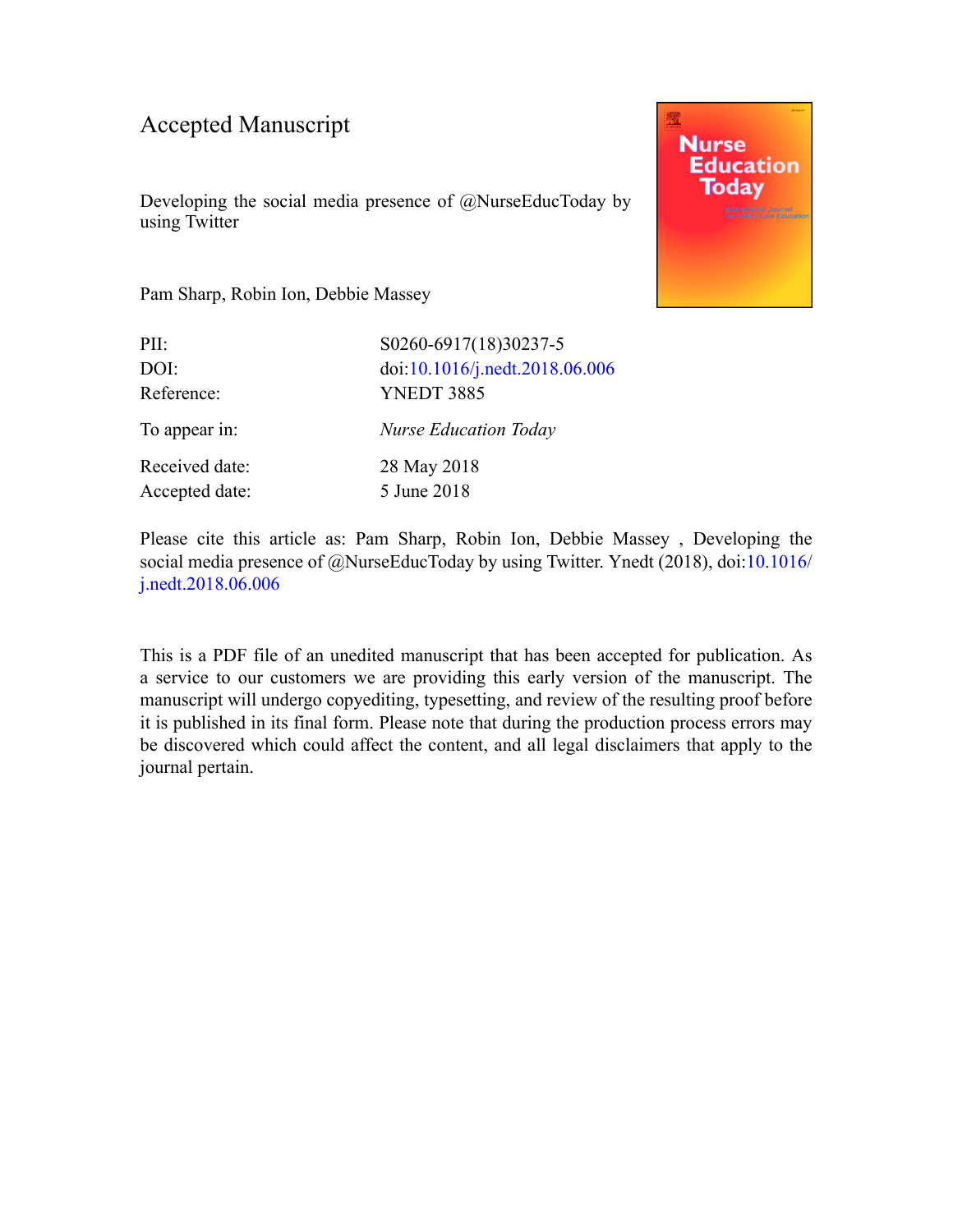#### **Developing the social media presence of @NurseEducToday by using Twitter**

Pam Sharp (Senior Lecturer) Faculty of Health and Life Sciences Oxford Brookes University Jack Straws Lane Marston OX3 0FL Email: pasharp@brookes.ac.uk

Robin Ion Senior Lecturer Division of Mental Health Nursing and Counselling Abertay University Email: R.Ion@abertay.ac.uk

Debbie Massey: RN, PhD Senior Lecturer in Nursing School of Nursing, Midwifery and Paramedicine Faculty of Science, Health, Education and Engineering Email: dmassey@usc.edu.au



Word count:1370

CEPTED MANUSCRIPT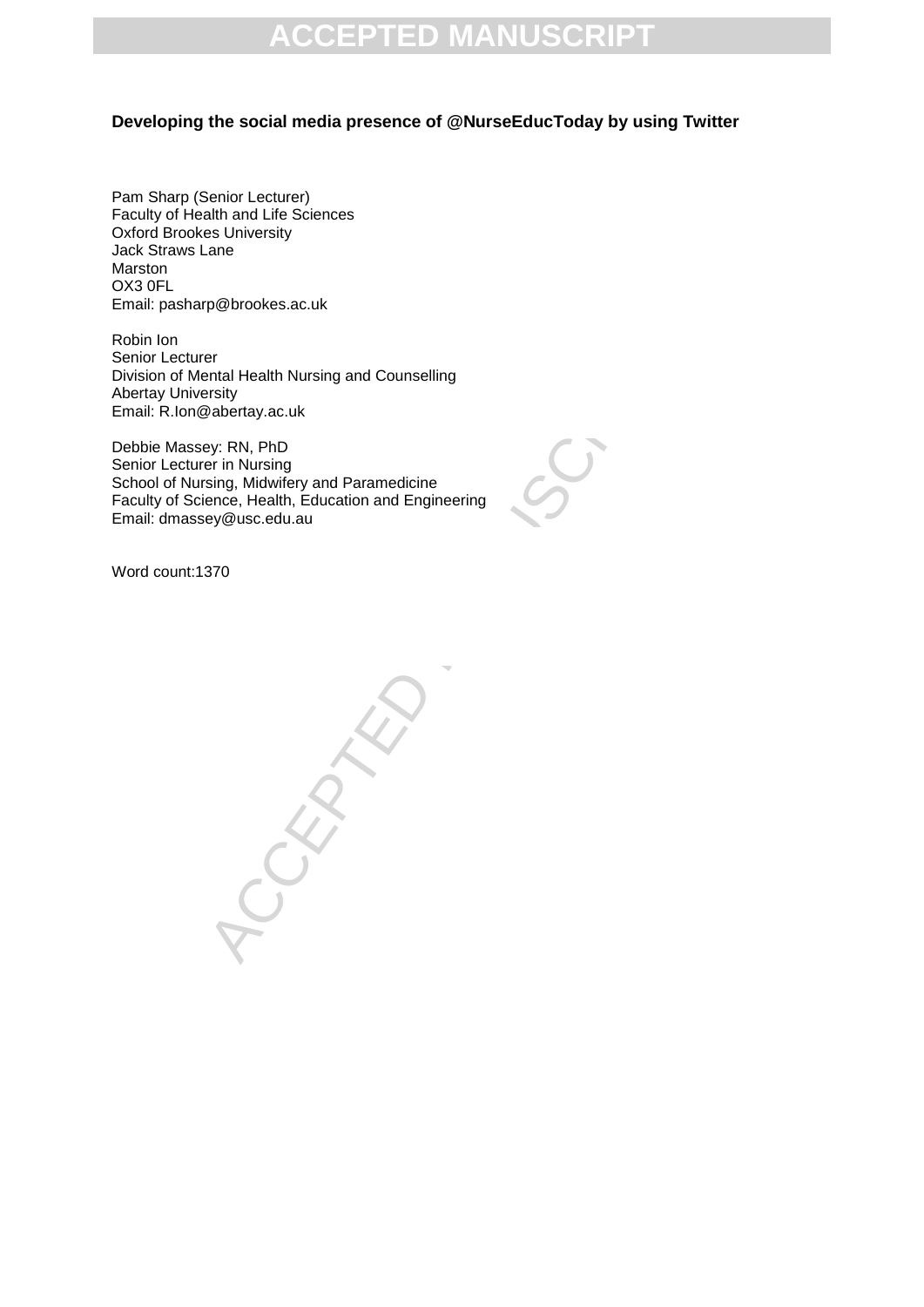#### **Developing the social media presence of @NurseEducToday by using Twitter**

The use of social media (SoMe) has increased significantly over the last ten years. Twitter, one example of the SoME was developed in 2006 aimed to communicate with small groups. Since its inception Twitter has been embraced as an important professional communication platform by clinicians, academics, educators, students and researchers. Tweets are increasingly used to build collaborative relationships, showcase research and communicate innovative clinical and educational information.

In this editorial, we discuss the academic and professional impact of developing the Nurse Education Today (NET) Twitter platform. In our role as SoMe editors for (NET) we are responsible for the developing the presence of the journal on Twitter. NET currently has three SoME editors; @sharp\_pam and @RobMarki are UK academics and @Brissydeb is an Australian academic. The NET SoMe editor role is relatively new and the aims and scope of the role are still evolving. The current editors are committed to developing the NET social media presence, improving professional communication, and building a Twitter community that values and embraces nursing and midwifery research and education. As NET SoMe editors we are all motivated by a strong belief in the value of SoMe in our roles as nurse educators, academics and researchers.

iral, we discuss the academic and professional impact of developday (NET) Twitter platform. In our role as SoMe editors for for the developing the presence of the journal on Twitter. NET editors; @sharp\_pam and @RobMarki Twitter is increasingly used to communicate research findings and improve author's citation metrics. Traditionally, academic impact is measured via metrics such as per-author and per journal citation counts (Ravenscroft *et al* 2017). Thelwall *et al.* (2013) and Shuai, Pepe, & Bollen, (2012) tentatively observed a small correlation between social media coverage, usage, and early citations, a strong social media presence may therefore positively impact on authors academic metrics and play an increasingly important role in identifying the impact of academic outputs. Ravenscroft *et al* (2017) also discuss measuring comprehensive impact i.e. on the economy, society, health and legislation. They propose that to evaluate wider impact, information from wider sources including social media posts should be available. We believe the dissemination of research could be further enhanced if authors of papers made their Twitter handle known to publishers and also disseminated their own work through their SoMe contacts and professional links.

The use of social media in scholarly communication and the use of "altmetrics" has been explored by Haustein et al. (2015). Haustein and colleagues define "altmetrics" as the spectrum of social media-based metrics but they identified that the presence of papers on social media was low. For example, only 21.5% of papers received at least one tweet, although 66.8% of papers received at least one citation. Social media metrics and citations increased when collaboration was evident and longer references lists present. Although longer papers typically attracted more citations, the opposite was seen on social media platforms. Editorials and news items were identified by Haustein and colleagues as most popular on Twitter and they concluded that factors driving social media and citation metrics are different than traditional academic metrics.

Inappropriate or ineffective tweets can be a limit of Twitter and Robinson-Garcia et al (2017) discuss the limitations of counting the numbers of Tweets of academic papers (they examined content of dentistry Tweets). They concluded that almost all tweets were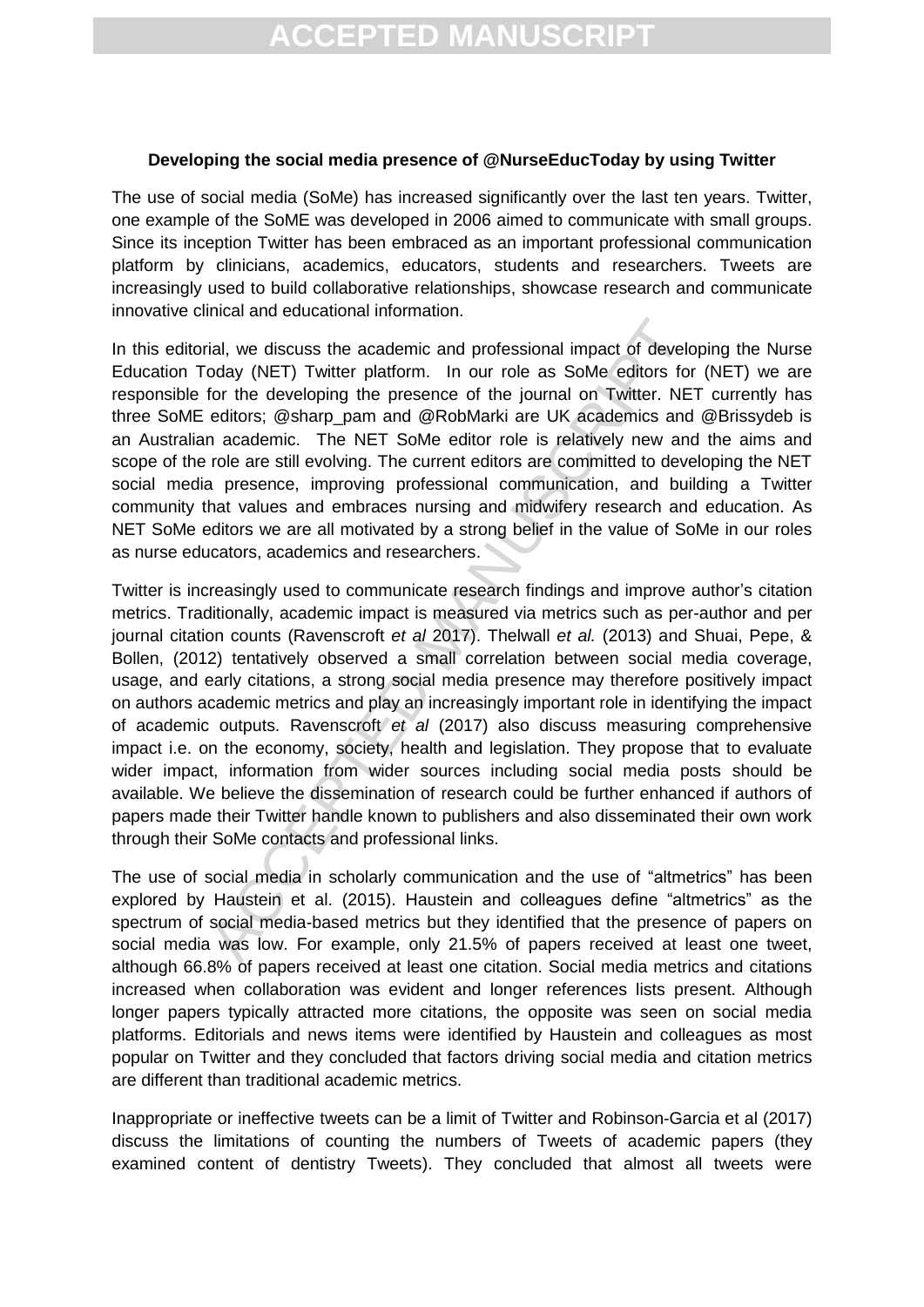"mechanical and devoid of original thought, no evidence of conversation, tweets generated by monomania, duplicate tweeting from many accounts under centralized professional management and tweets generated by bots" (p1). They note that many Tweets do not show any evidence of engagement with the papers and that simplistic use of social media data can be misleading. They assert that users of Twitter data need to be mindful of its limits.

We have attempted to build NET social media presence using a variety of different strategies: we share papers from NET as they are released, highlight significant findings, add a comment and/or useful hashtags and retweet at different times of the day/on different days. We also select papers that we individually we find of interest. We observe that some of our followers clearly retweet without reading the paper (the retweet is too quick) and some tag other accounts or organisations that they think might find the paper of interest. Knight and Kaye (2014) report that much of Twitter use is passive. However some followers clearly do read papers fully and add comment or questions and we have noticed that there is genuine engagement by both students and faculty. Since we began this approach, the NET Twitter account has had a significant increase in the number of followers and attracted a wider range of UK and international followers.

is electry papers that we individually we min of interest. We observe than the second to selectry permutted in the paper (the retweet is too quents or organisations that they think might find the paper of interactions or o We 'follow' any nurse or midwifery educators or organisations that tweet relevant content and share and/or comment on any relevant content posted by our followers. We 'like', thank and respond to those who comment on the papers or what we post. We have posted general interest stories, media reports and key papers from other journals as long as they meet our area of interest (i.e. nurse/midwifery education). We have however found it challenging to engage regularly with Twitter when alongside our own busy professional and home lives. It can be all consuming and sometimes addictive (checking notifications at all times of day/night).

Individually, as SoMe editiors we are all reading more papers from NET and by accessing the account regularly finding resources and information for our own professional interests. We are developing skills in concise writing (although the recent change to 280 characters has lessened the need for that). We are also widening our own awareness of issues that are of interest to Tweeting nurses, academics and students. Importantly we are building collaborations and developing a community of educators within the nursing and midwifery professions.

There is emerging literature on the use of SoMe in nursing and midwifery and specifically its use in education. The WeCommunities website based in the UK holds regular Twitter chats using #WeChat and they have a useful resources section: http://www.wecommunities.org/resources/links/article. The Higher Education Academy offers guidance to engaging in Twitter Chats: https://www.heacademy.ac.uk/individuals/heachat/made-easy and offer weekly Learning and Teaching in Higher Education Chats ( @LTHEchat ) under the hashtag #lthechat https://lthechat.com/

Some of the potential benefits of engagement are highlighted in the literature as:

Engagement by students (Price *et al.* 2017, Booth, 2015) in Twitter Chats (Sinclair, McLoughlin, Warne, 2015).

Sharing of resources/networking (Price *et al.* 2017) Alpert & Womble (2016)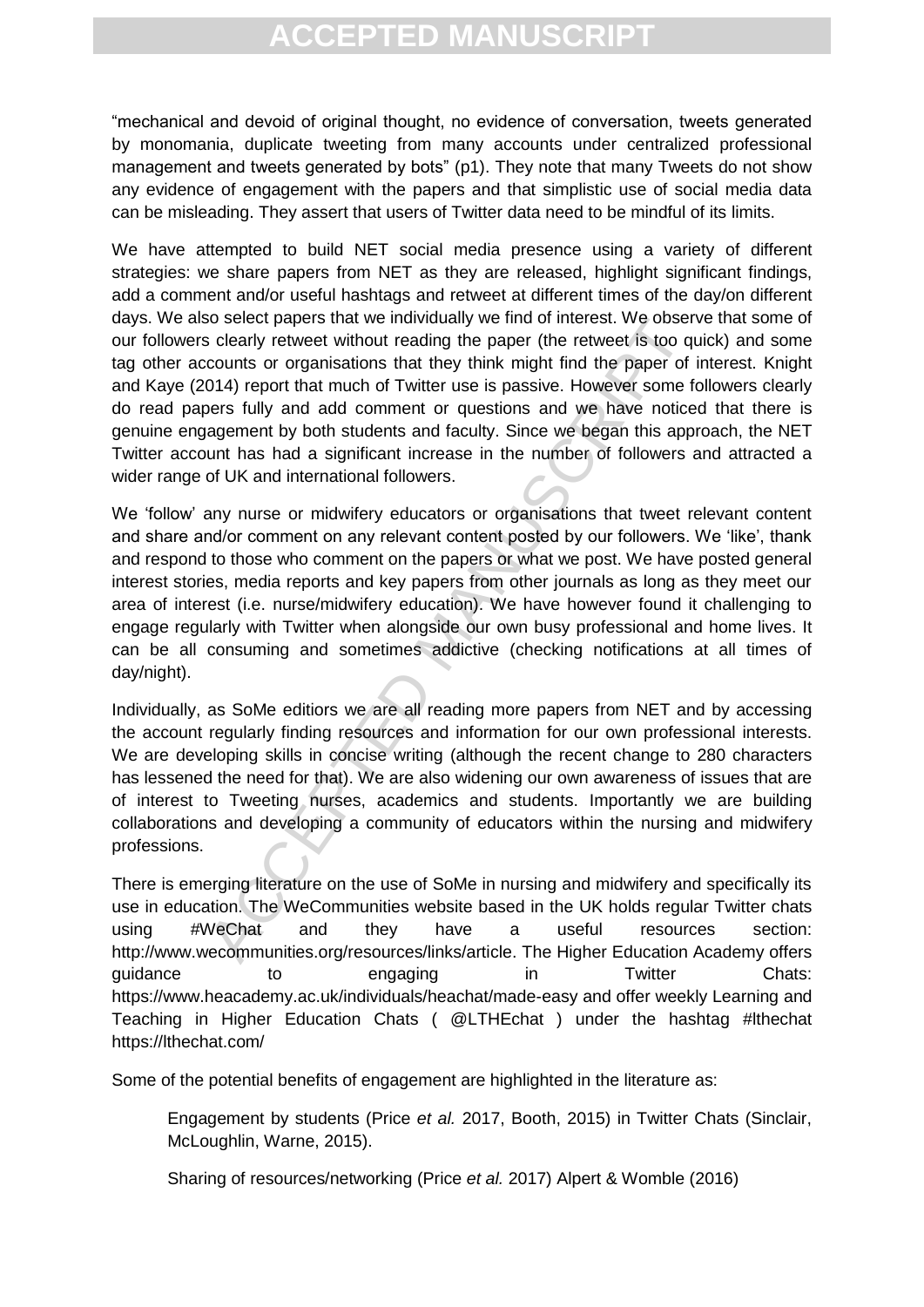Dissemination of research Shuai, Pepe, & Bollen, (2012) Haustein, Costas, & Larivière (2015), Mollett *et al.* (2017), Baker (2018).

Conference networking/sharing using hashtags (Salzmann‐Erikson, 2017).

For academics (Wright 2015) and clinical staff to unwind and have fun.

Continued professional development and revalidation (Moorley and Chin 2015).

wers want our comments or just the link to the papers? Should were were want our different of paper and the stagement from our followers (more than just retweets and likes (2017). Would adopting a more visual approach incr We do however have some unanswered questions: Do we meet the needs of our followers? Do our followers want our comments or just the link to the papers? Should we try and set up more debate/discussion/sharing of practice or implementation regarding key papers. Can we increase engagement from our followers (more than just retweets and likes (see Robinson-Garcia et al 2017). Would adopting a more visual approach increase uptake (Ibrahim et al 2017). How can we broaden our international network without losing relevance on national issues? Should we expand to develop other SoMe formats (blogs, Facebook, Instagram etc.)? How can we widen our understanding of the different nurse education cultures (and the varied terminology) and how can we engage nurse educators in countries where Twitter is not allowed or widely used?

The issue of ensuring professionalism when using social media is frequently raised (Price et al 2017, Sinclair, McLoughlin, and Warne (2015). However, Jones et al (2018) observes that the advice from some university nursing staff seems to be to 'avoid social media'. This is not the answer as there are useful guidelines on ensuring a professional approach from professional bodies and from employers. Educators have a clear role in ensuring that students see the benefits and are aware of professional.

Since the SoMe editor role was expanded, the number of NET Twitter followers has increased significantly and engagement with the content has increased. Social media, is an important communication platform and it is important that NET is able to meet the demands of its readers and the wider nursing and midwifery community. Twitter was developed to promote instant messaging. However it evident that it is much more than mindless chatter, rather it has emerged as an important information sharing and social communication platform.

### **References**

Alpert JM, Womble FE. (2016) Just What the Doctor Tweeted: Physicians' Challenges and Rewards of Using Twitter. *Health Commun*. 31(7):824–32. https://doi.org/10.1080/10410236.2015.1007551 PMID: 26644165

Baker, S. (2018) *Data bite: what kind of research is popular online?* https://www.timeshighereducation.com/data-bites/data-bite-what-kind-research-popularonline Accessed 6/3/18

Booth, R.G. (2015) Happiness, stress, a bit of vulgarity, and lots of discursive conversation: A pilot study examining nursing students' tweets about nursing education posted to Twitter. *Nurse Education Today*, *35*(2), pp.322-327.